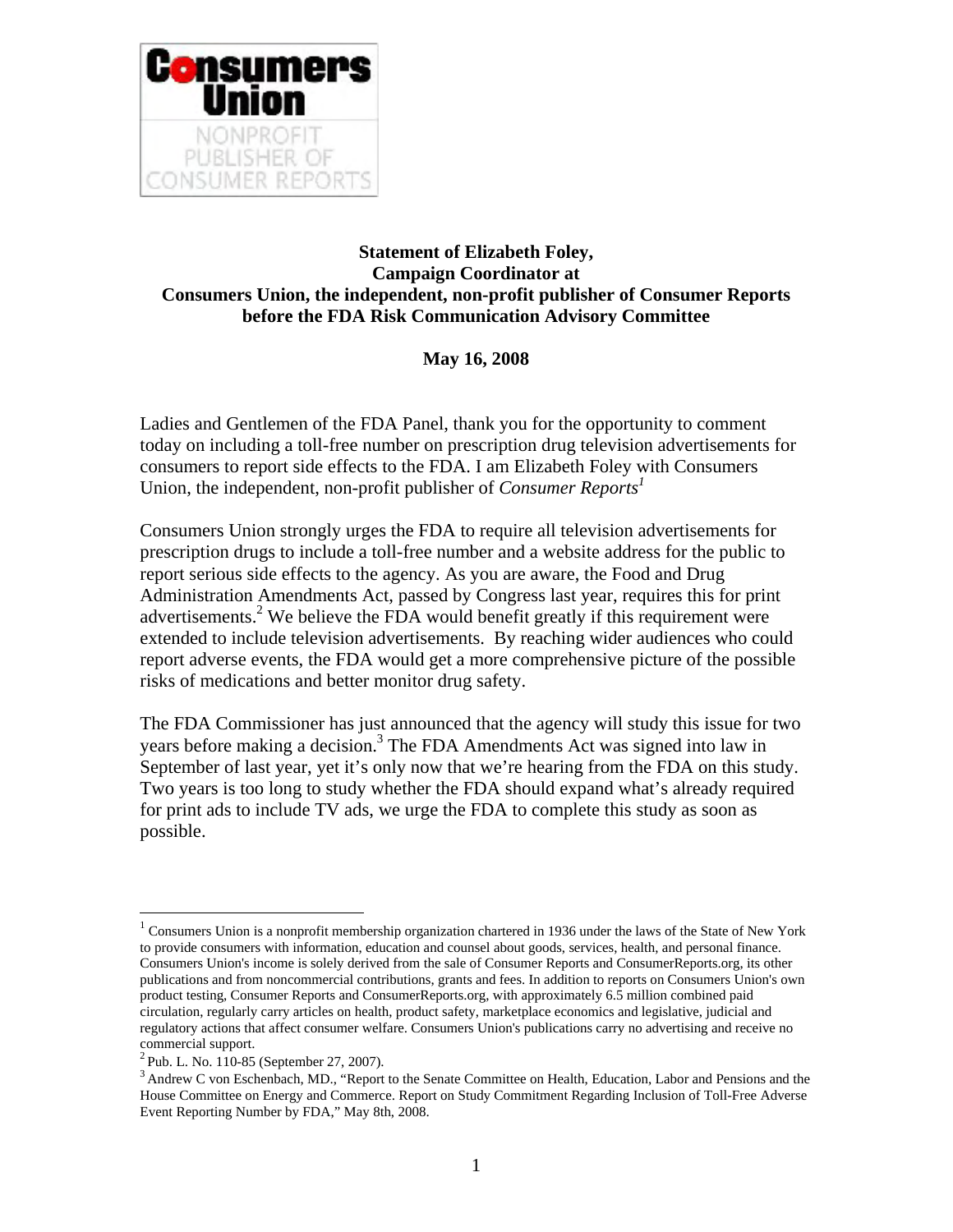Before drugs enter the market, they have been tested on a relatively small number of people, typically a few hundred to a few thousand patients.<sup>[4](#page-1-0)</sup> These studies may not include the elderly, children, pregnant women, or those on multiple medications.<sup>[5](#page-1-1)</sup> A study's participants may not be truly representative of the real world when the drug is eventually used. $6$ 

In the last few years, Consumers Union has heard from families and individuals across the country whose lives have been impacted because of a safety problem with a prescription medicine that they were not aware of. These families learned that serious side effects may not be fully understood until a medication is on the market. Important information about a drug's safety may emerge after millions of people start taking it.

Considering the risks that may emerge after a drug is approved and comes on the market, Consumers Union believes it is critical that consumers have a simple and understandable way to report serious side effects they experience to the agency.

Adverse event reports have helped pull dangerous medications off the market such as the statin drug Baycol<sup>7</sup> the pain killing drug Duract and the blood pressure treatment Posicor and can be an essential tool in giving the FDA information about drug risks quickly. $8$ 

Because of underreporting, Medwatch catches only a small fraction of adverse events.<sup>[9](#page-1-5)</sup> Doctors and patients – those with the most direct experience with side effects – seldom report them. The Institute of Medicine found that in 2004, only five percent of adverse event reports that year came from doctors and patients.<sup>[10](#page-1-6)</sup>

We believe one way to improve reporting is to make sure consumers know they can report serious adverse events to the FDA.

A recent poll conducted by the Consumer Reports National Research Center asked consumers if they would know where to report a serious side effect. Among them, the vast majority (79 percent) said they would report their problems to their doctor, followed by their pharmacist at 16 percent. Only seven percent of that group said they would file a report with the FDA.

Yet, not surprisingly, Americans were very familiar with drug advertising. Eighty one percent said they had seen or heard an advertisement for prescription drugs within the past 30 days. Among them, virtually all – 98 percent – viewed an ad on television.

 $\overline{a}$ 

<span id="page-1-0"></span><sup>&</sup>lt;sup>4</sup> Syed Rizwanuddin Ahmad, MD, MPH., "Adverse Event Drug Monitoring at the Food and Drug Administration. Your Report Can Make a Difference," J Gen Intern Med, January 2003. Vol 18, p. 57-60.<br><sup>5</sup> Id.

<span id="page-1-1"></span>

<span id="page-1-2"></span> $^6\mathrm{Id}.$ 

<span id="page-1-3"></span> $^7$  Id.

<span id="page-1-4"></span><sup>8</sup> John Henkel., "Medwatch: FDA's Heads Up on Medical Product Safety," FDA Consumer Magazine, November-December 1998.<br><sup>9</sup> Institute of Medicine," The Future of Drug Safety, 2006, p.53.<br><sup>10</sup> Id. p.54.

<span id="page-1-5"></span>

<span id="page-1-6"></span>